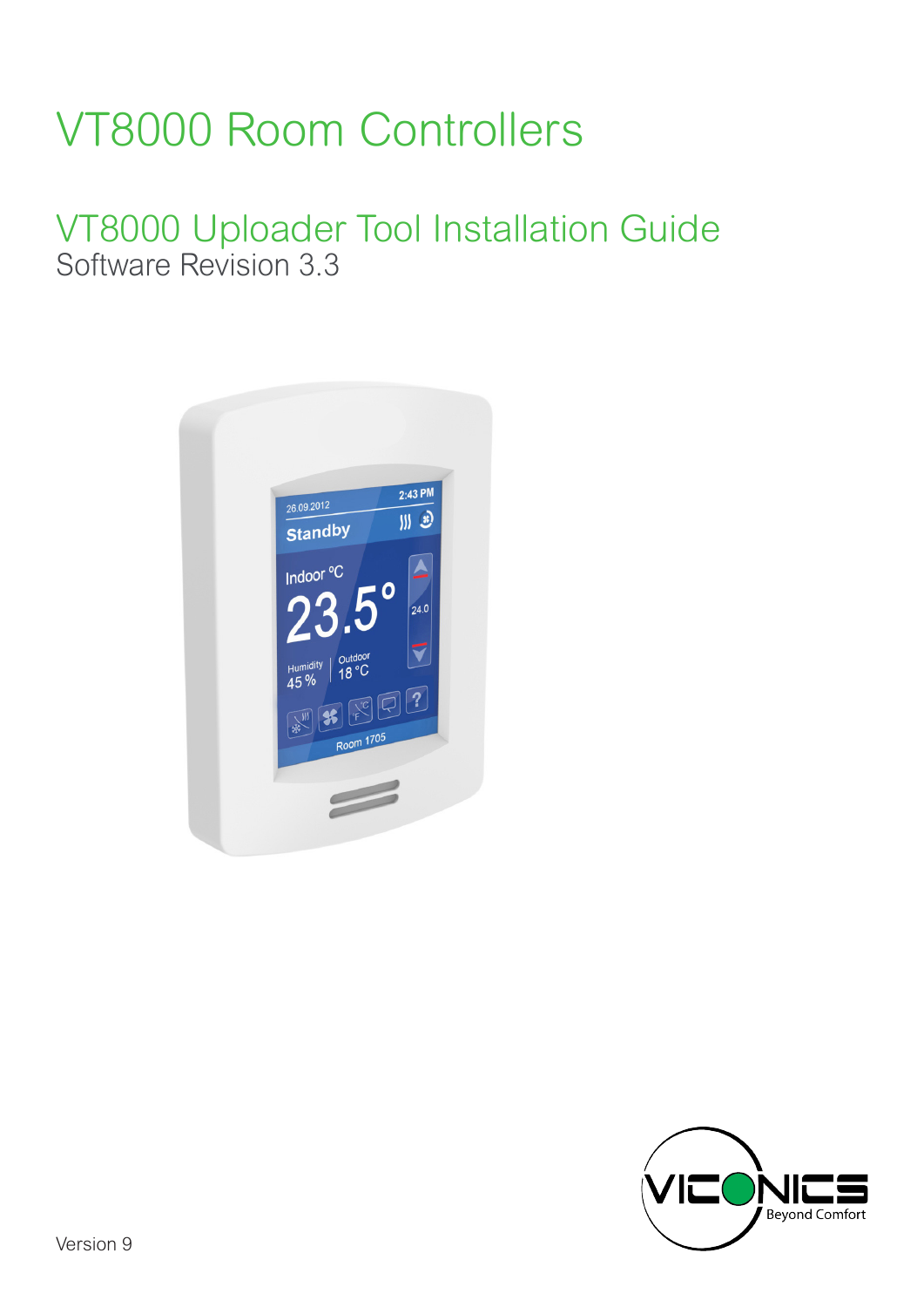# **INTRODUCTION**

The Uploader Tool allows a user to perform the following with a VT8000 Room Controller:

- Upgrade Room Controller firmware
- Upload custom standby image files for display when in standby mode
- Upload custom Lua script files to perform custom applications
- Upload VCM8000 firmware update (from firmware 2.0.0 and VCM 20 onward)
- Save and restore room controller settings (requires firmware 2.0.1 and onward)

• Configure Wi-Fi Module settings (requires firmware 2.5.1 and VCM8002 1.4 onward)

The Uploader Tool is compatible with computers running the following operating systems:

- Microsoft Windows 7, 32-bit (requires Service Pack 1 and .NET framework 4.5), and 64-bit
- Microsoft Windows 8, 32-bit and 64-bit
- Microsoft Windows 10, 32-bit and 64-bit

### **DOWNLOAD UPLOADER TOOL AND FIRMWARE**

1. Go to <https://www.viconics.com/categories-en/1-room-comfort-controllers.html> and download the zip files containing:

- Uploader Tool (RoomControllerUploader-3.3.0-xxx.exe)
- Firmware Room Controller (firm8000\_x x x-xxx fm8)

**NOTE:** By default the files are saved to the C: drive.

#### *NOTICE*

#### **UNAUTHORIZED ACCESS**

When commissioning is complete, it is recommended to minimize access points on the Room Controller:

- Disable USB access via the Configuration screen or Commissioning via USB on the Admin tab of the Configuration Web Page
- Enable main password to lock the setup screens
- Enable user password to lock the main screen adjustments (optional)
- Lock the display screen (optional)
- Use strong and unique Wi-Fi Module admin password

Failure to follow these instructions may lead to unauthorized users accessing the Wi-Fi Module or the Room Controller.

# **CONNECT TO ROOM CONTROLLER**

- 1. Connect the computer to the Room Controller using the USB 'A' to Micro-USB 'B' cable (Figure 1).
- 2. Make sure that USB access is enabled via the configuration screen.

**NOTE:** USB access is enabled by default on new Room Controllers.

**NOTE:** To ensure proper connectivity, the correct USB cable must be used. Refer to Figure 2 for the required B connector dimensions, according to the "Universal Serial Bus, Micro-USB Cables and Connectors Specification", Revision 1.01.

**CAUTION**: Only connect one Room Controller at a time, otherwise you will have to select each one to configure individually.

### **INSTALL SERIAL PORT DRIVER**

- 1. Right click the Uploader Tool exe file then select run as administrator.
- 2. On the User Account Control Window, click Yes.<br>3. On the Serial Port Driver Not Detected Window
- 3. On the Serial Port Driver Not Detected Window, click Yes to install it. 4. Follow the InstallShield Wizard instructions.
- 
- 5. The Uploader Tool will open showing Ready status with the Com Port connected.

### *NOTICE*

#### **ADMINISTRATOR ACCESS ERROR MESSAGE**

If the driver installation fails, try the following

- For a company issued computer, ask your IT Administrator to install the driver for you.
- Antivirus software may have to be disabled during driver installation.
- Use a personal (non-company) computer. Make sure your Microsoft account has administrator access.

**Administrator access is required to run the driver-installer.**







Figure 2. USB cable specification (B connector)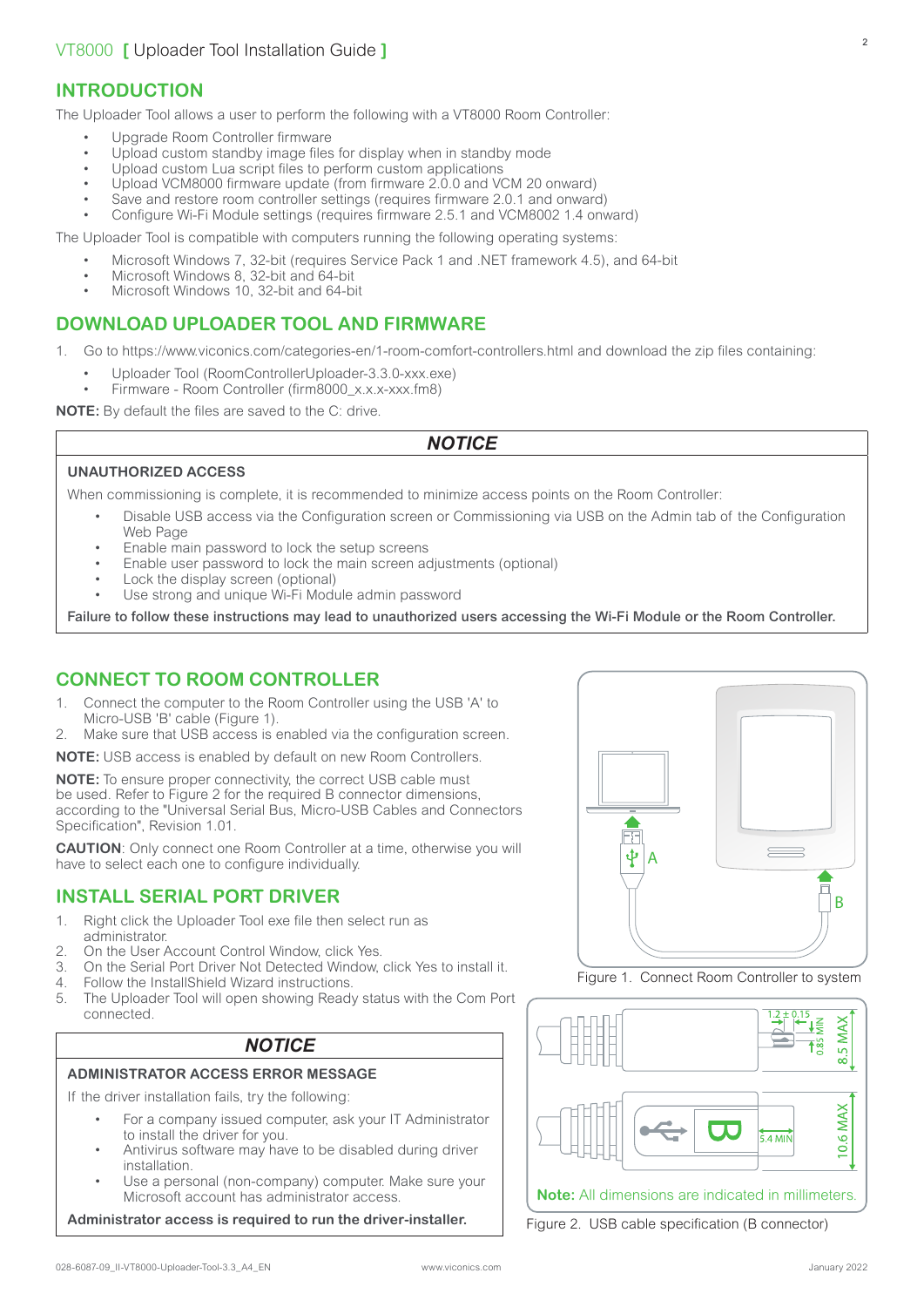# **OPERATION**

The Uploader Tool displays the following information about the Room Controller to which it is connected:



Figure 3. Uploader Tool system information

If a Room Controller is not detected, the status display shows a red dot and the message 'Not connected'.

If a Room Controller is detected, the status display shows a yellow dot and the message 'Incompatible' when:

- The Room Controller hardware is not supported by the Uploader Tool
- The firmware fm8 file is not compatible with the Room Controller.

If a Room Controller is detected and USB access is disabled, the status display shows a yellow dot and the message 'USB disabled'. Enable USB access via the Room Controller configuration screen.

If a Room Controller is detected with hardware supported by the Uploader Tool, compatible firmware and USB access enabled, the status display shows a green dot and the message 'Ready'.

**NOTE:** To refresh the Uploader Tool status display, disconnect then reconnect the USB cable.

**NOTE:** The Uploader Tool is compatible with all VT8000 Series Room Controller models shipped with firmware version 1.0.7 and newer, except for VTR8300 Series models sold before May 2015. However, Room Controllers with firmware version 1.6 and older are not compatible with Uploader Tool revision 3.x. Use Uploader Tool revision 1.x or 2.x and upgrade to firmware version 1.7, then continue the upgrade with Uploader Tool 3.x.

# **UPGRADE**

- 1. On the Uploader Tool select the com port from the Com Port drop-down list and wait for the indicator to show 'Ready'.
- 2. In the Upgrade section of the Uploader Tool, click FM8 Path and browse to select the .FM8 file you downloaded in section DOWNLOAD UPLOADER TOOL AND FIRMWARE of this document.
- 3. From the Updates drop-down list select a firmware package to install on the Room Controller.

**NOTE:** The available upgrades are dependent on the model of the Room Controller connected.

**NOTE:** By default Bootloader, Firmware, Fonts, and VCM (if present) options are toggled.

**NOTE:** It is recommended to keep these default settings to ensure the latest packages are uploaded to the Room Controller.

| Upgrade:                  |                                                              |  |  |
|---------------------------|--------------------------------------------------------------|--|--|
| FM8 Path                  | C:\Users\sesa123456\Downloads\firm8000_2.5.1-0-02f76ce3e.fm8 |  |  |
| <b>Updates</b>            | SER 8350 2.5.1-0-02f76ce3e (Platform 20, model 155)          |  |  |
| <b>Ø</b> Fjrmware         | Gamma_VTR_SER_83_2.5.1-0-02f76ce3e.bin                       |  |  |
| <b>☑</b> Fonts            | Graphics_v4.1.0-9f8ffd46_WithoutCustomImg.bin                |  |  |
| <mark>⊽ Bootloader</mark> | GammaAutoBootLoader_2.2.0-106-c2f2ebc2.bin                   |  |  |
| ⊟ Lua                     |                                                              |  |  |
| ∣⊽ ∨см                    | GammaOtaForBootloader-Release 31.0.0-9-0c8db0b.bin.          |  |  |
|                           |                                                              |  |  |

Figure 4. Upgrade section

3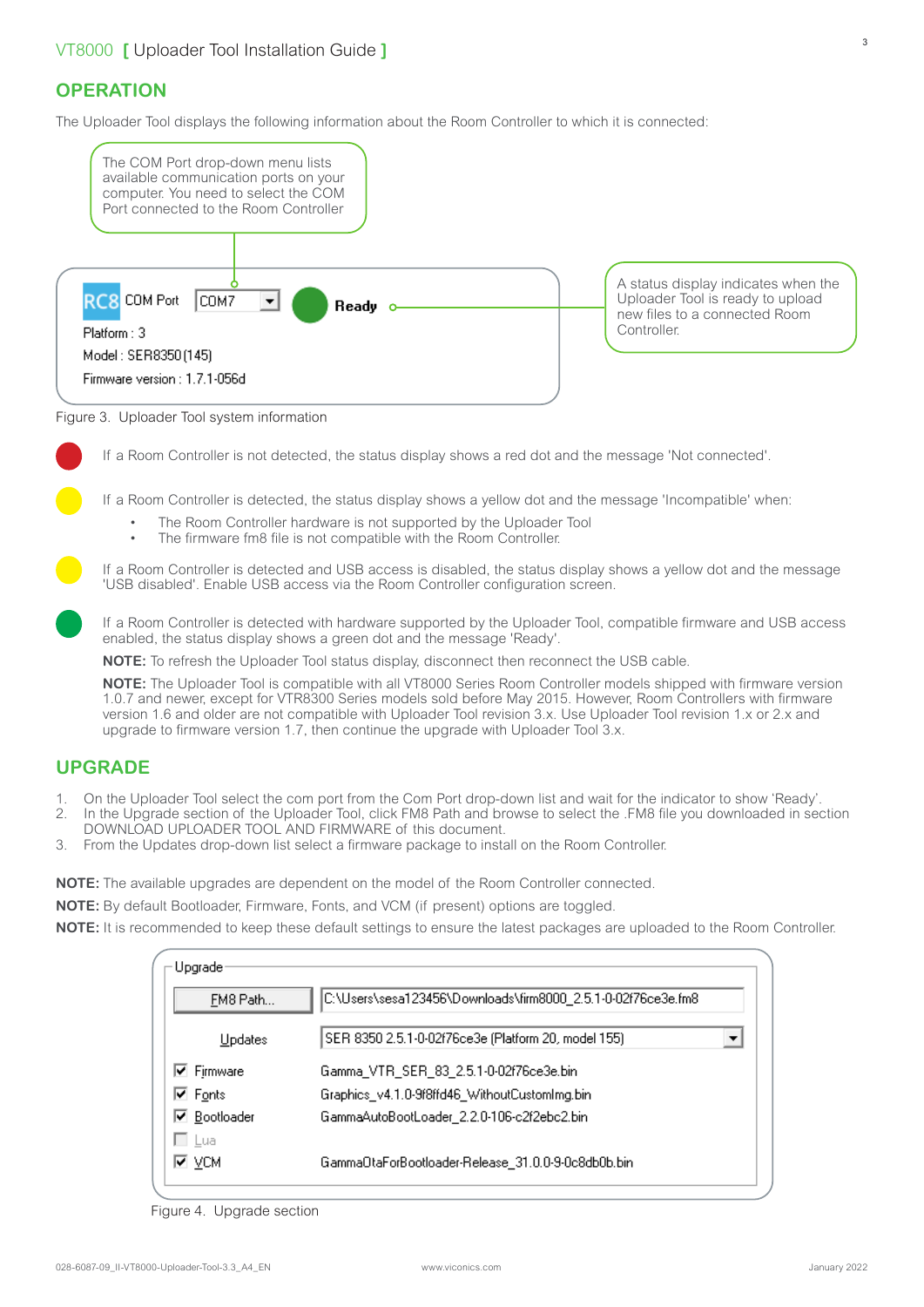It is possible to upload a custom standby image to display on the Room Controller.

The image file must meet the following criteria:

- Image size: 240 horizontal x 320 vertical
- File format: 24-bit bitmap (.bmp)

Selecting an image file larger or smaller than 240 x 320 or with a colour depth less than 24 bits shows the following error message:

- Wrong file size message: "Error: Image Size is not 240 x 320 pixels."
- Wrong colour depth message: "Error: Color Depth is not 24-bit."

In the Custom Standby Image section select From File or From List:

- If you selected From File, click Browse to select a file for upload.
- If you selected From List select a file from the list shown on the left pane.

| Custom Standby Image:                                                                                                                                      |             |             |
|------------------------------------------------------------------------------------------------------------------------------------------------------------|-------------|-------------|
| $\circ$ None                                                                                                                                               | C From File | ⊙ From List |
| Browse                                                                                                                                                     |             |             |
| Blue background 1<br>Blue background 2<br>Blue background 3<br>Blue gray background<br>Dark gray background<br>Dna colors background<br>Green background 1 |             |             |
| Green background 2<br>Red background<br>White background                                                                                                   |             |             |

Figure 5. Custom standby image

## **PREPARE CUSTOM LUA SCRIPT FOR UPLOAD**

You can upload a custom Lua. All Lua script files must end with .lua to upload successfully. **NOTE:** The Uploader Tool cannot determine if a Lua script ends with a .lua extension.

In the Custom Lua File section select From File then click Browse to select a file for upload.

| — Custom Lua Filer |                                        |  |
|--------------------|----------------------------------------|--|
| $\bigcirc$ None    | . ⊙ From File                          |  |
|                    | Browse  C:\Users\sesa123456\script.lua |  |

Figure 6. Custom Lua File

4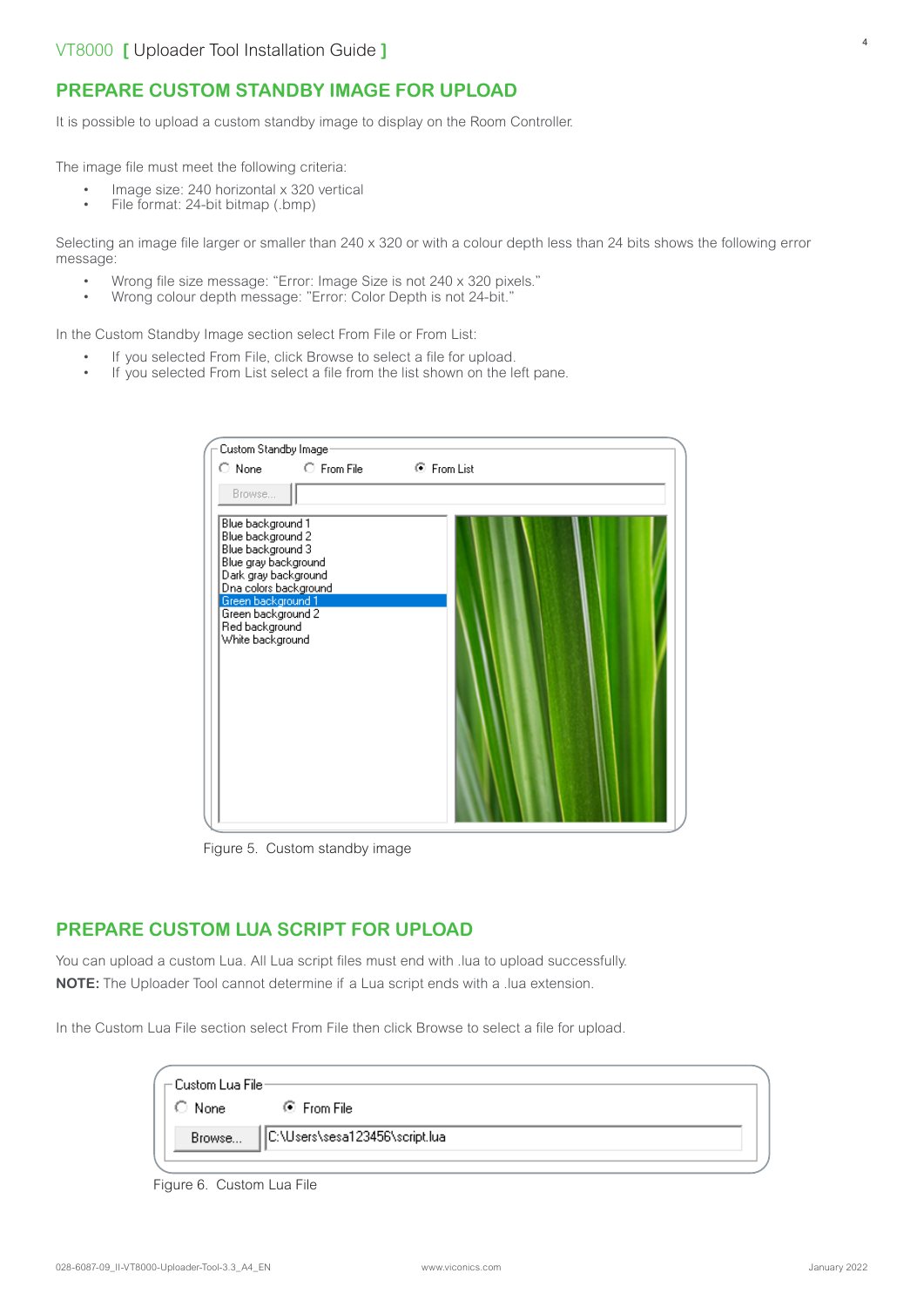# **START UPLOAD**

Ensure the connecting cable is firmly inserted in both the Room Controller and the Device running the Uploader Tool. If the Device becomes unplugged during Upload process, the Room Controller files can become corrupt and damage your device. In this condition, it may be necessary to contact Support for assistance to restore the function of the Room Controller.

1. Click Upload to upload all files to the Room Controller.

**NOTE:** The Room Controller will reboot when the upgrade is complete.

2. Disconnect the cable from the Room Controller and the Device when upload completes.

|                                                                                                                       | RC8 Room Controller Uploader u3.3.0-55-dd57d63                                                                                                                                                                            | X<br>o                                                                                                                                                                                                             |  |  |
|-----------------------------------------------------------------------------------------------------------------------|---------------------------------------------------------------------------------------------------------------------------------------------------------------------------------------------------------------------------|--------------------------------------------------------------------------------------------------------------------------------------------------------------------------------------------------------------------|--|--|
| File Languages RC8000 Wi-Fi                                                                                           |                                                                                                                                                                                                                           |                                                                                                                                                                                                                    |  |  |
| RC8 COM Port<br>COM7<br>Platform: 3<br>Model: SER8350 (145)<br>Firmware version: 1.7.1-056d<br>Autobootloader version | $\blacktriangledown$<br>Ready                                                                                                                                                                                             | Custom Standby Image<br>C From File<br>C From List<br>$\bigcirc$ None<br>Browse<br>Blue background 1<br>Blue background 2<br>Blue background 3                                                                     |  |  |
| -Upgrade-<br>FM8 Path<br>Updates<br><b>▽</b> Firmware<br>$\nabla$ Fonts                                               | C:\Users\sesa123456\Downloads\firm8000_2.5.1-0-02f76ce3e.fm8<br>SER 8350 2.5.1-0-02f76ce3e (Platform 20, model 155)<br>$\vert$<br>Gamma_VTR_SER_83_2.5.1-0-02f76ce3e.bin<br>Graphics v4.1.0-9f8ffd46 WithoutCustomImg.bin | Blue gray background<br>Dark gray background<br>Dna colors background<br>Green background 1<br>Green background 2<br>Red background<br>White background                                                            |  |  |
| <b>▽</b> Bootloader<br>□ Lua<br>∣⊽ ⊻см                                                                                | GammaAutoBootLoader 2.2.0-106-c2f2ebc2.bin<br>GammaOtaForBootloader-Release 31.0.0-9-0c8db0b.bin                                                                                                                          |                                                                                                                                                                                                                    |  |  |
| Custom Lua File<br>$\bigcirc$ None<br>Browse                                                                          | ⊙ From File<br>C:\Users\sesa123456\script.lua                                                                                                                                                                             |                                                                                                                                                                                                                    |  |  |
| Upload<br>Backup<br>$\bigcirc$ No change<br>Browse<br>Save                                                            | $\bigcirc$ Restore<br>⊙ Save<br><b>▽</b> Select All<br>AD <sub>R</sub><br>C:\Users\sesa123456\backup.fmb<br>Clock/Schedule<br><b>Configuration</b><br>$\checkmark$                                                        | History <sup>-</sup><br>SER 8350 2.2.0-113-41f47fa0 (Platform 20, model 155)<br>$\boldsymbol{\wedge}$<br>3 update(s) available<br>144 points available for backup<br>Clear<br>144 points available for backup<br>v |  |  |

Figure 7. Upload files to the Room Controller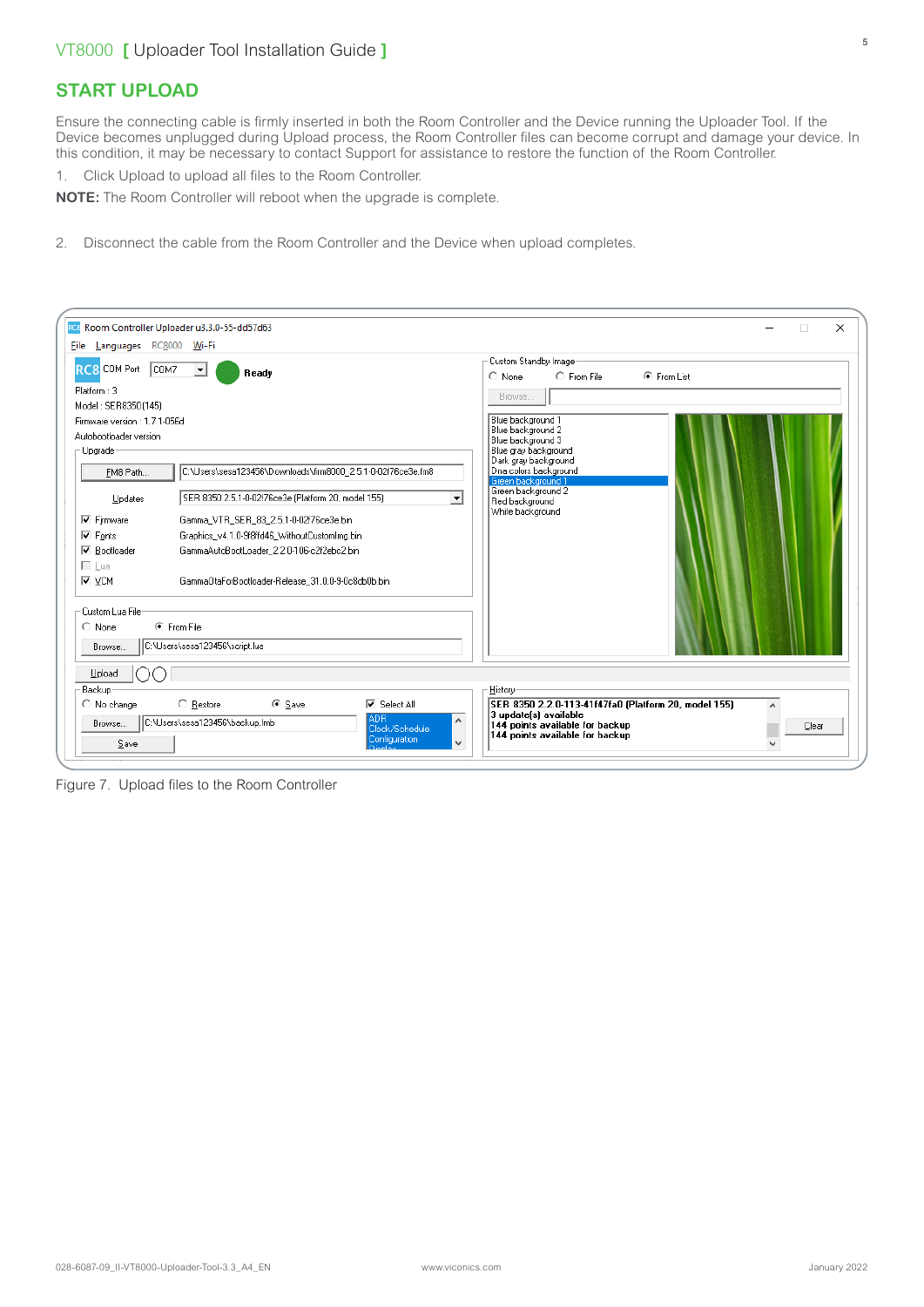# **BACKUP**

The Uploader allows users to back up and restore data between room controllers. This feature helps reduce commissioning time in large scale installations by allowing the configuration of one room controller to be saved to a file and then restored to other room controllers.

You can save and restore the following categories of settings:

- ADR
- Clock/Schedule
- **Configuration**
- **Display**
- **Language**
- Network
- **Setpoints**
- Wireless Alarms Configuration

**NOTE:** A configuration file may only be restored to a room controller of the same model and the same or newer firmware.

#### **NOTE: The Save and Restore features require FM8 2.0.1 or newer and firmware version 1.7 or newer.**

#### **NOTE: Configuration values specific to the installation of an individual device, such as temperature calibration and wireless networking settings, are not included in the back file.**

| Backup-<br>$\bigcirc$ No change          | ○ Restore: | ⊕ <u>S</u> ave | l <b>⊽</b> Select All                |              |
|------------------------------------------|------------|----------------|--------------------------------------|--------------|
| C:\Users\sesa123456\backup.fmb<br>Browse |            |                | <b>LADR</b><br><b>Clock/Schedule</b> | ́            |
| Save                                     |            |                | Configuration<br>Dionlan             | $\checkmark$ |

Figure 8. Backup

#### **To save Room Controller settings to a backup file:**

- 1. Navigate to Backup and click the Save radio button.
- 2. You have the option to Select All categories or manually pick the ones you wish to save.
- 3. Click the Browse button then select the desired directory.
- 4. Create a new .fmb file (in the File name box, type the file name such as backup.fmb, then click Open).<br>5. Click the Save button
- Click the Save button.

#### **To restore Room Controller settings from a backup file:**

- 
- 1. Navigate to Backup and click the Restore radio button.<br>2. Click the Browse button, select the fmb file, then click 2. Click the Browse button, select the .fmb file, then click Open.
- 3. You have the option to Select All categories or manually pick the ones you wish to restore.
- 4. Click the Restore button.

# **WI-FI MODULE CONFIGURATION**

For sites where multiple RCs need to be commissioned, a sub-set of commissioning is supported from the VT8000 Uploader Tool via the USB port on the Room Controller. This provides a simple, fast, repeatable method to connect the Wi-Fi Module (VCM8002) to the building's Wi-Fi network and enable the most common features. Advanced features can then be commissioned via the Configuration Web Pages across the building Wi-Fi network, saving commissioning time as it is not necessary to connect to the Access Point of each Wi-Fi Module.

In most cases, the only settings that require incremental changes are the IP Address and the BACnet/IP Instance Number. Click the +1 buttons to automatically increment these settings. The Wi-Fi Module configuration can be saved to a backup file and then restored to other room controllers. Multiple configurations can be saved if there are large changes to the default settings.

**NOTE:** The Wi-Fi Module backup file can be restored to any of the four Room Controller model types.

For more information on the Wi-Fi Module, refer to:

- [Wi-Fi Card Installation and Quickstart Guide](https://www.viconics.com/product/76-bacnet-ip-over-wi-fi-communication-card-for-vt8000-room-controllers.html)
	- [WiFi Card Module FAQ](https://www.viconics.com/product/76-bacnet-ip-over-wi-fi-communication-card-for-vt8000-room-controllers.html)

**NOTE:** If you intend to connect the module to a hidden Wi-Fi Network (SSID Broadcast is disabled), it must be done before making the connection. Once the module is connected, the network configuration must not be changed, or the module may lose connection or fail to reconnect after power is cycled to the device or router. If you do change the network configuration, the module should be disconnected from the network and reconnected again.

6